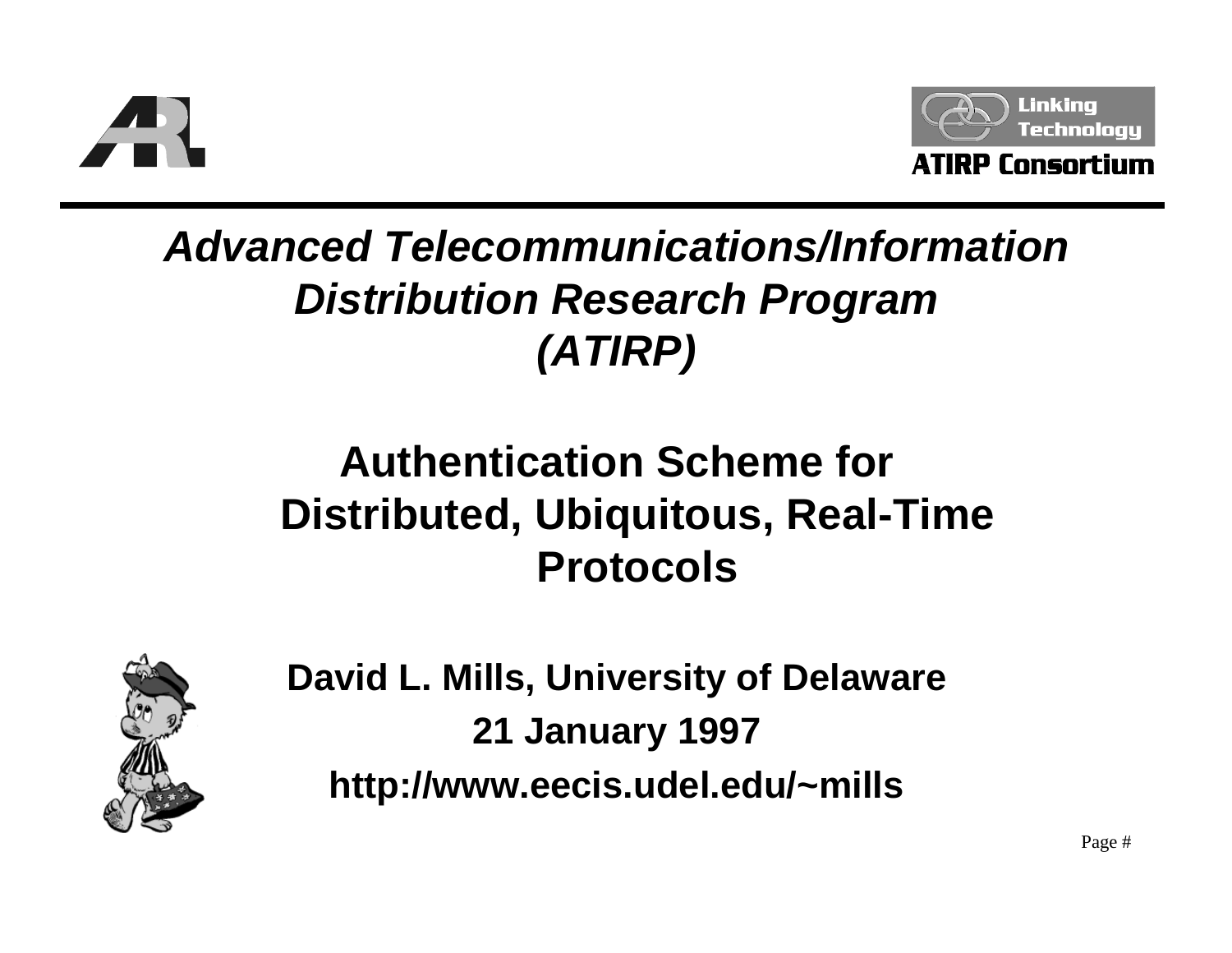



- **Authentication for ubiquitous, real-time protocols such as Network Time Protocol**
- **Current scheme uses one-way hash functions and private keys**
- **New scheme combines with public-key cryptosystem and certificates** 
	- **Avoids public-key computations for every packet**



- •**Requires no per-client state at busy servers**
- • **Requires only occasional verification of server credentials**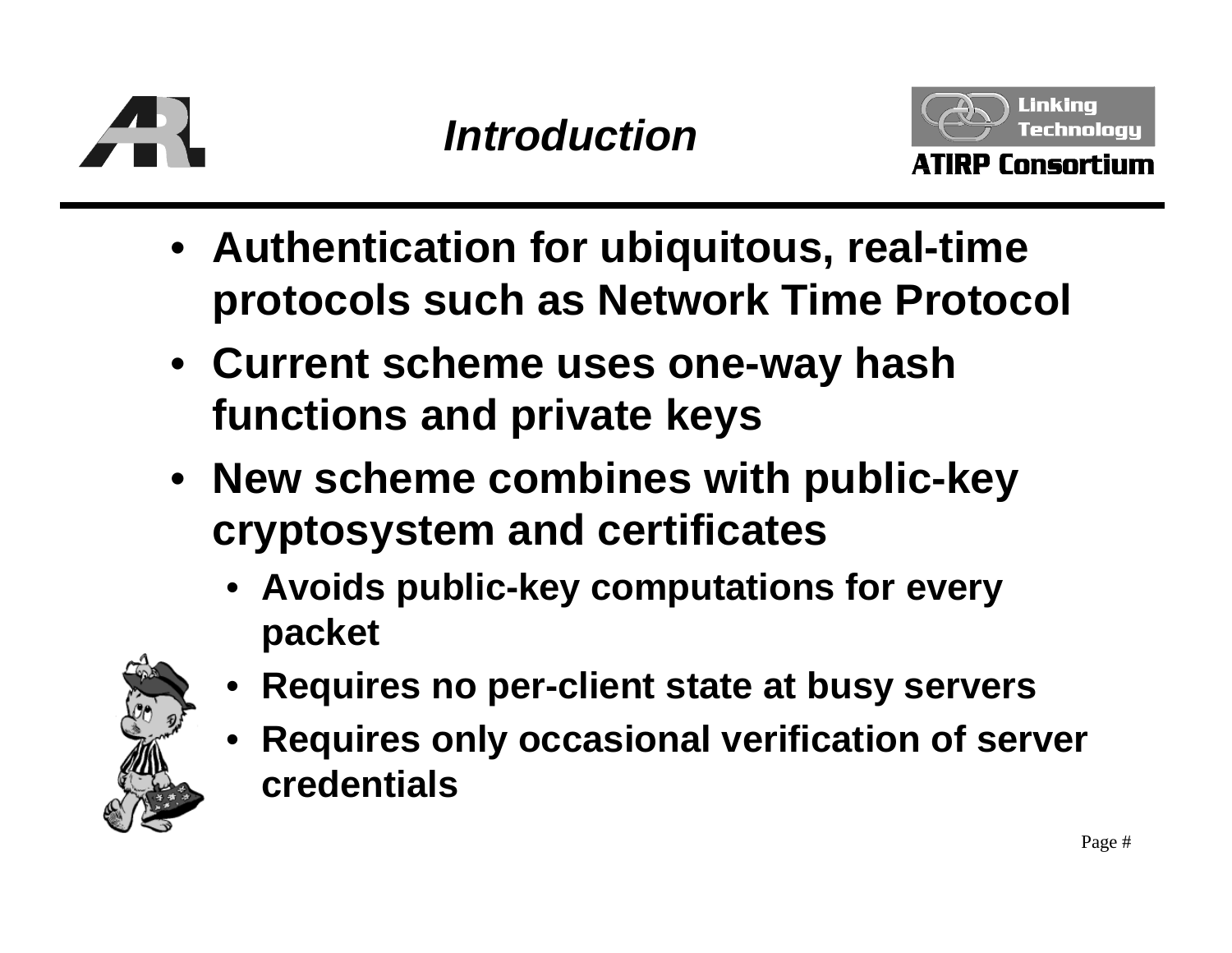



- **Network Time Protocol (NTP)**
	- **Synchronizes clocks of hosts and routers in the Internet**
	- **Provides submillisecond accuracy on LANs, low tens of milliseconds on WANs**
	- **Reliability assured by redundant servers and diverse network paths**
	- **Engineered algorithms used to reduce jitter, mitigate multiple sources and avoid improperly operating servers**

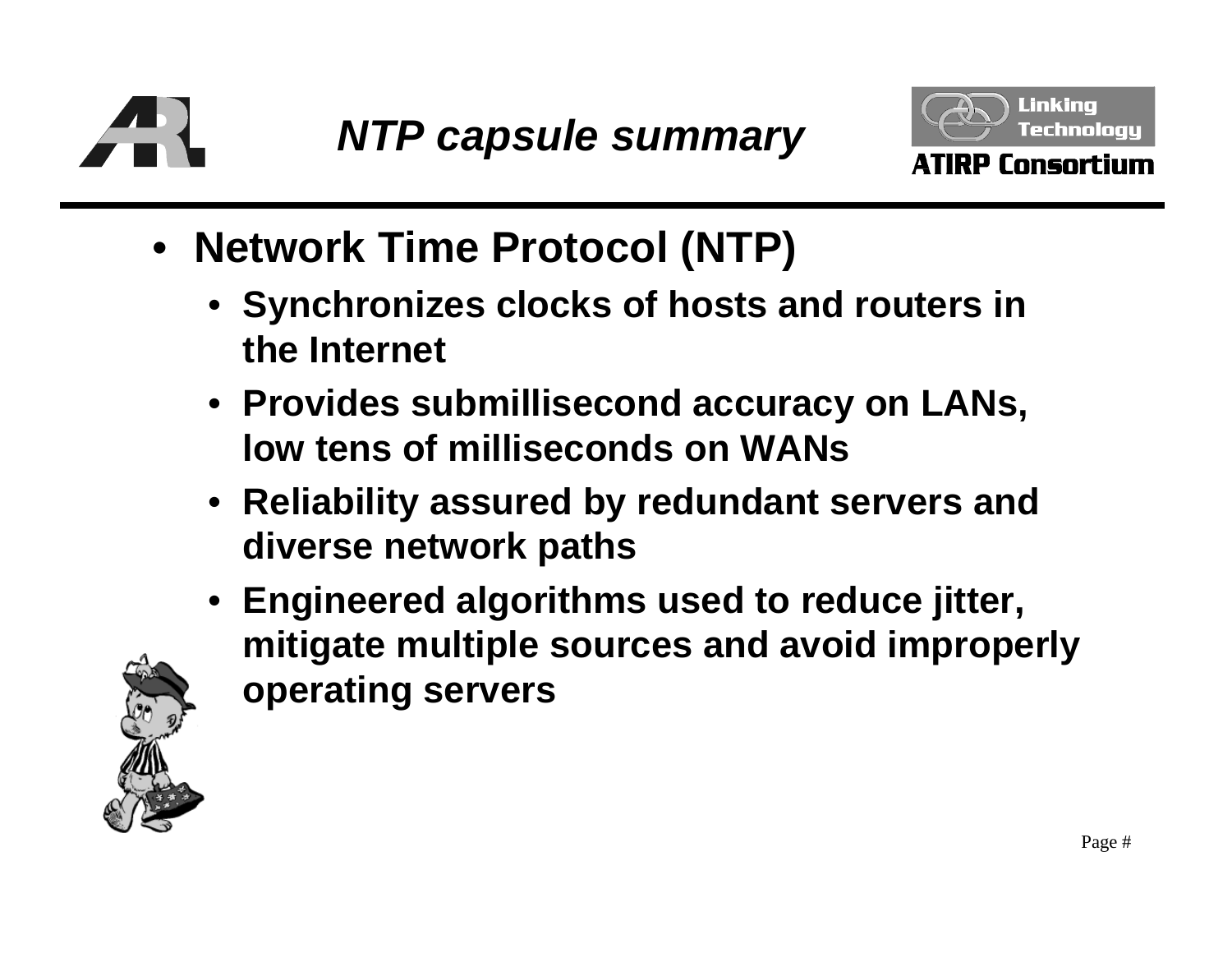



- **Configuration and authentication and synchronization are inseparable**
	- **Clients and servers must require no manual configuration**
	- **Ultimate security must be based on private values known only to servers and public values obtained from directory services**
	- **Must be fast**

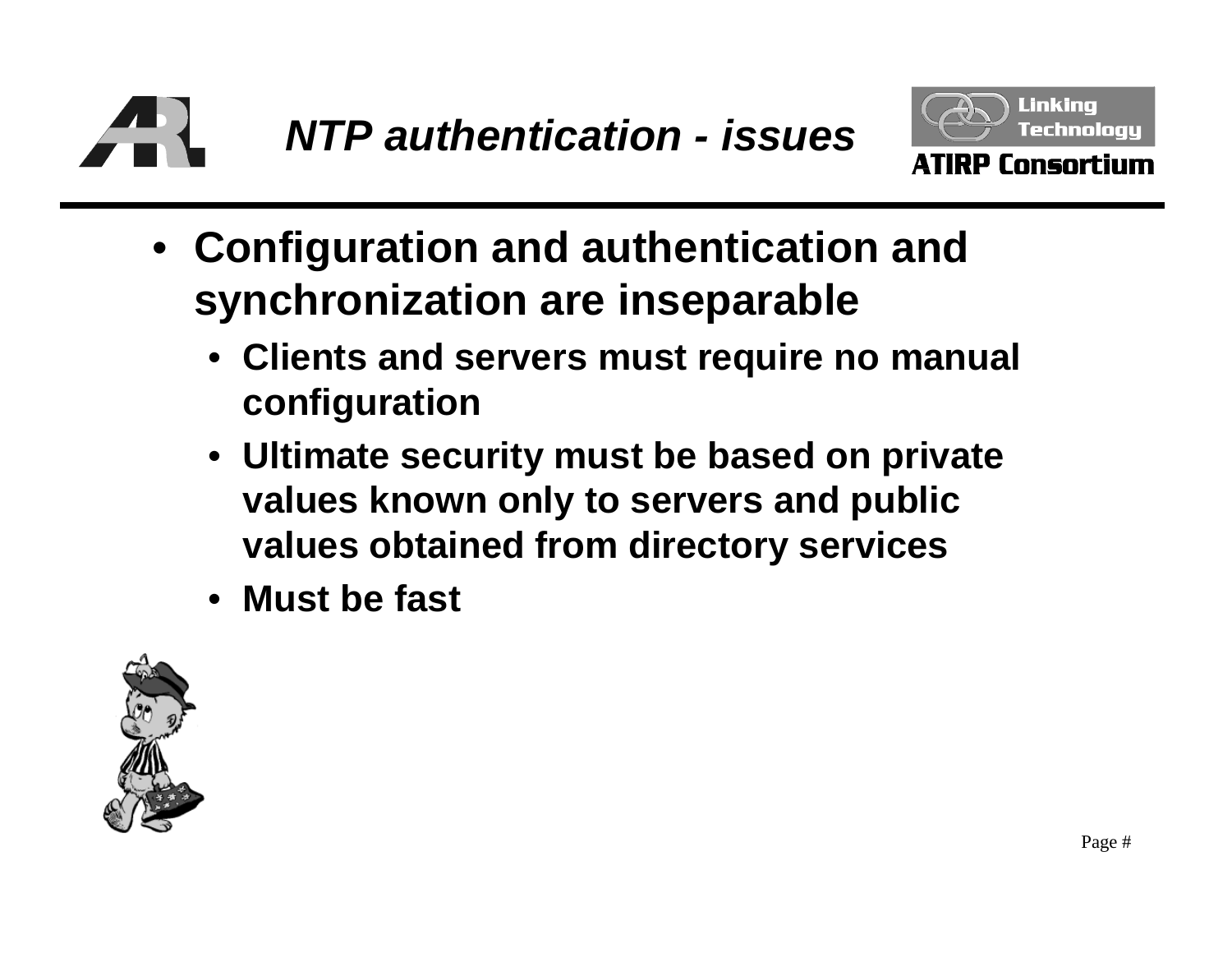



- **Authentication and synchronization work independently for each peer server**
	- • **Public keys and certificates are obtained and verified relatively infrequently**
	- **Session keys are derived from public keys using fast algorithms**
	- **Only when time and authentication are independently verified is the local clock set**

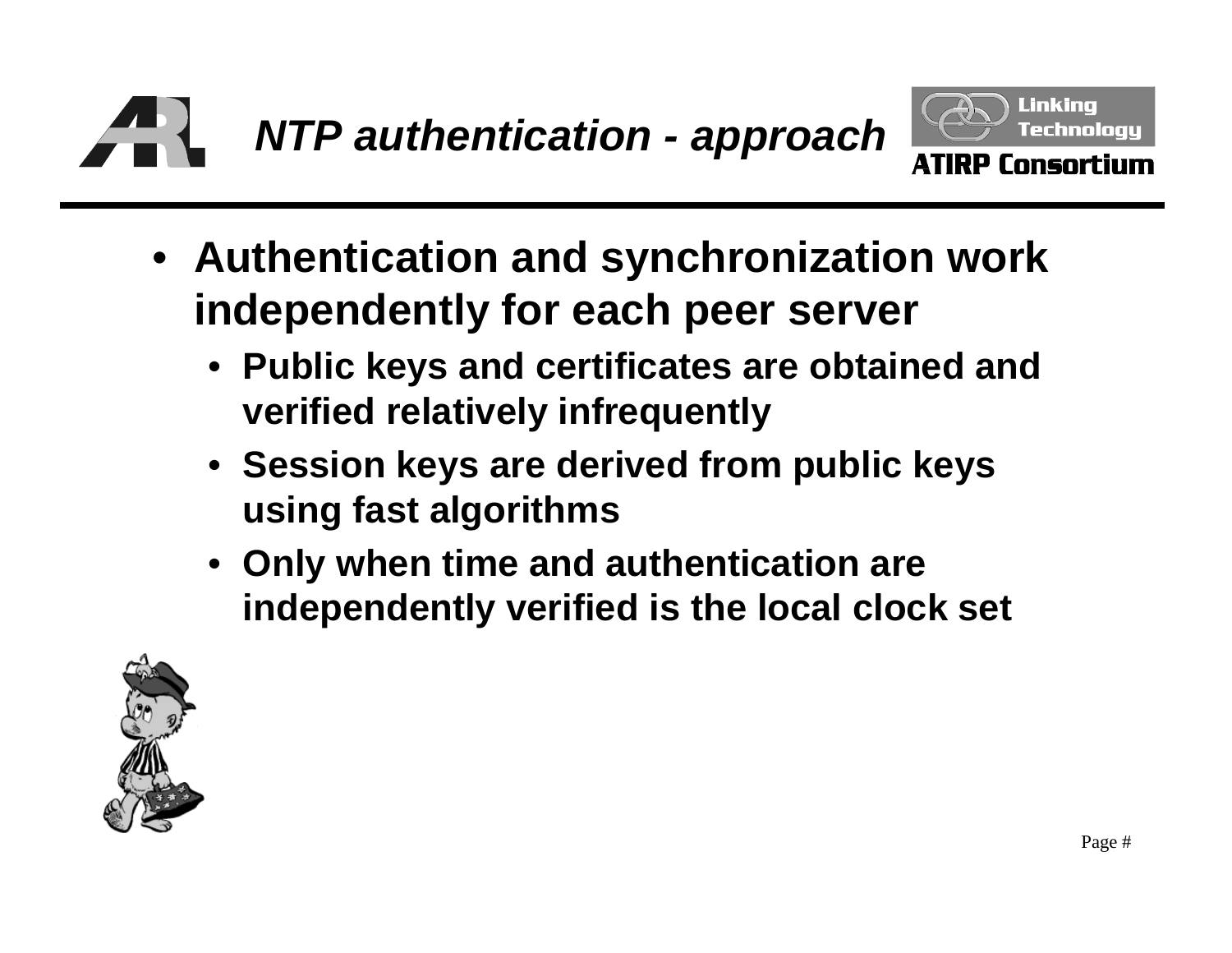

#### **MD5 message digest**



#### **ATIRP Consortium**

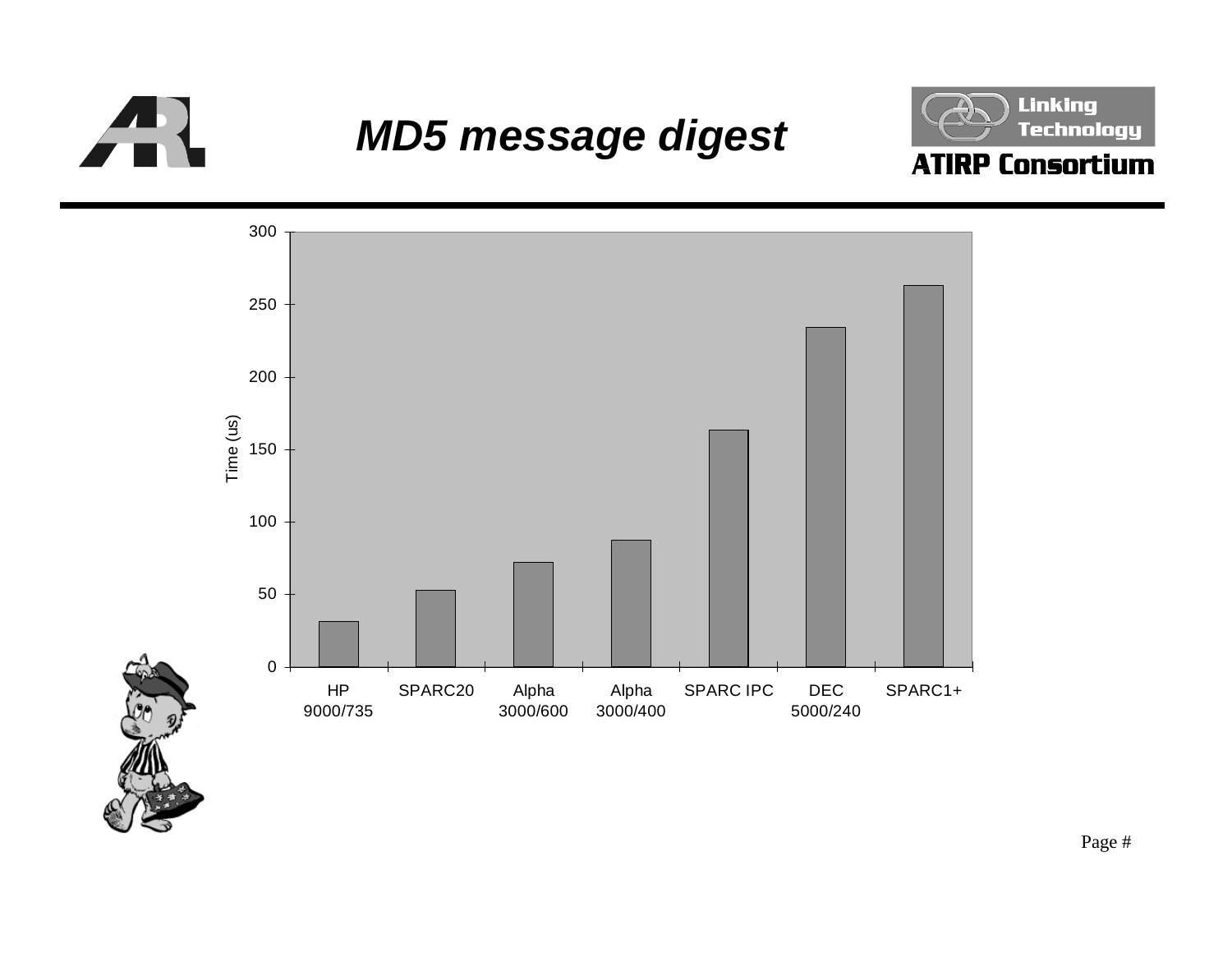

# **MD5/RSA digital signature**



#### **ATIRP Consortium**



Page #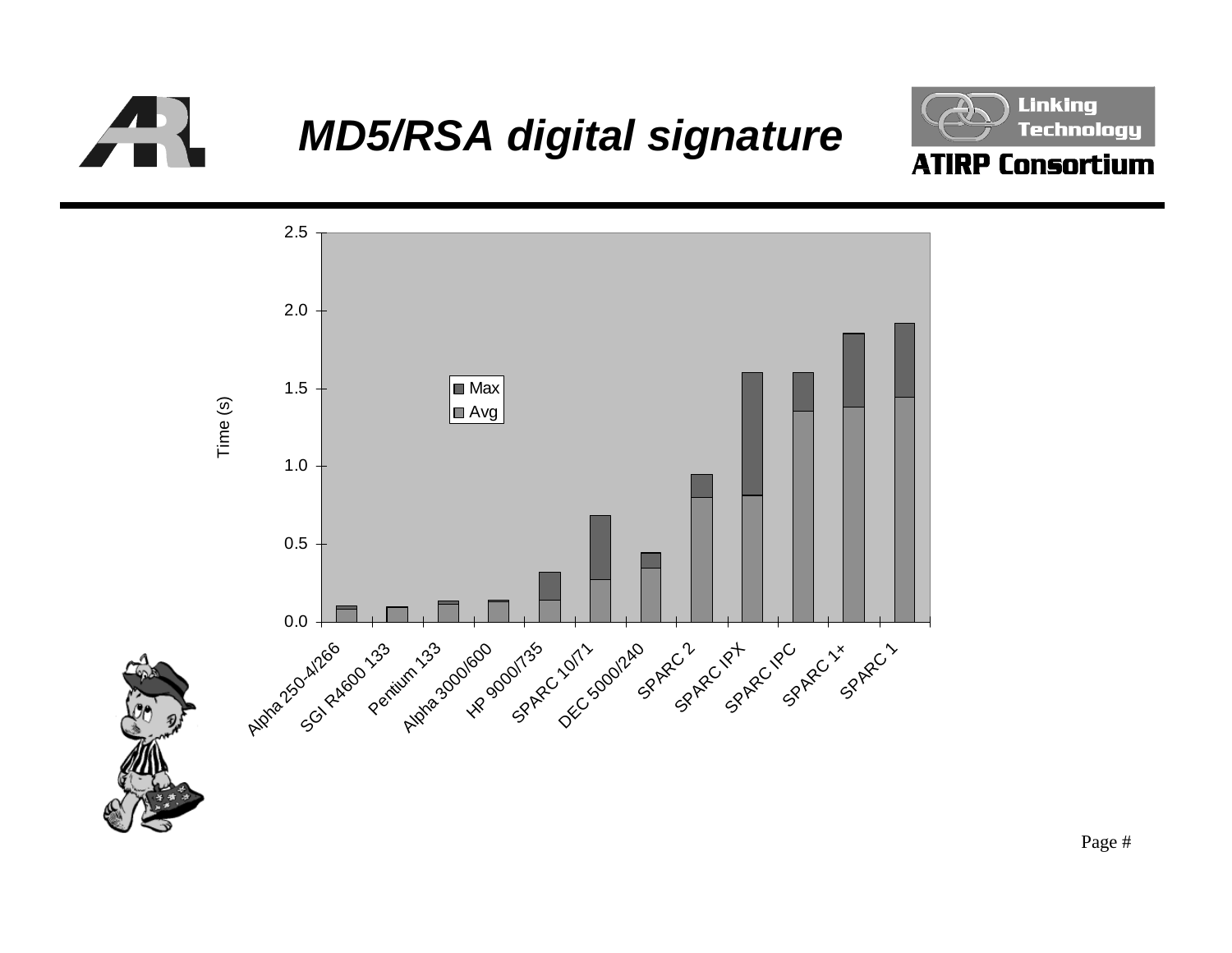

# **Authentication scheme A(Kent)**



**ATIRP Consortium** 

- **Scheme is based on public key encryption and one-way hash function**
	- **Certificated public values for each server provided by Secure DNS or X.509**
	- **Server computes session key as one-way hash of server private value, server/client IP addresses and key identifier as each client request is received**
	- • **On request, server sends session key to client using public-key cryptography**

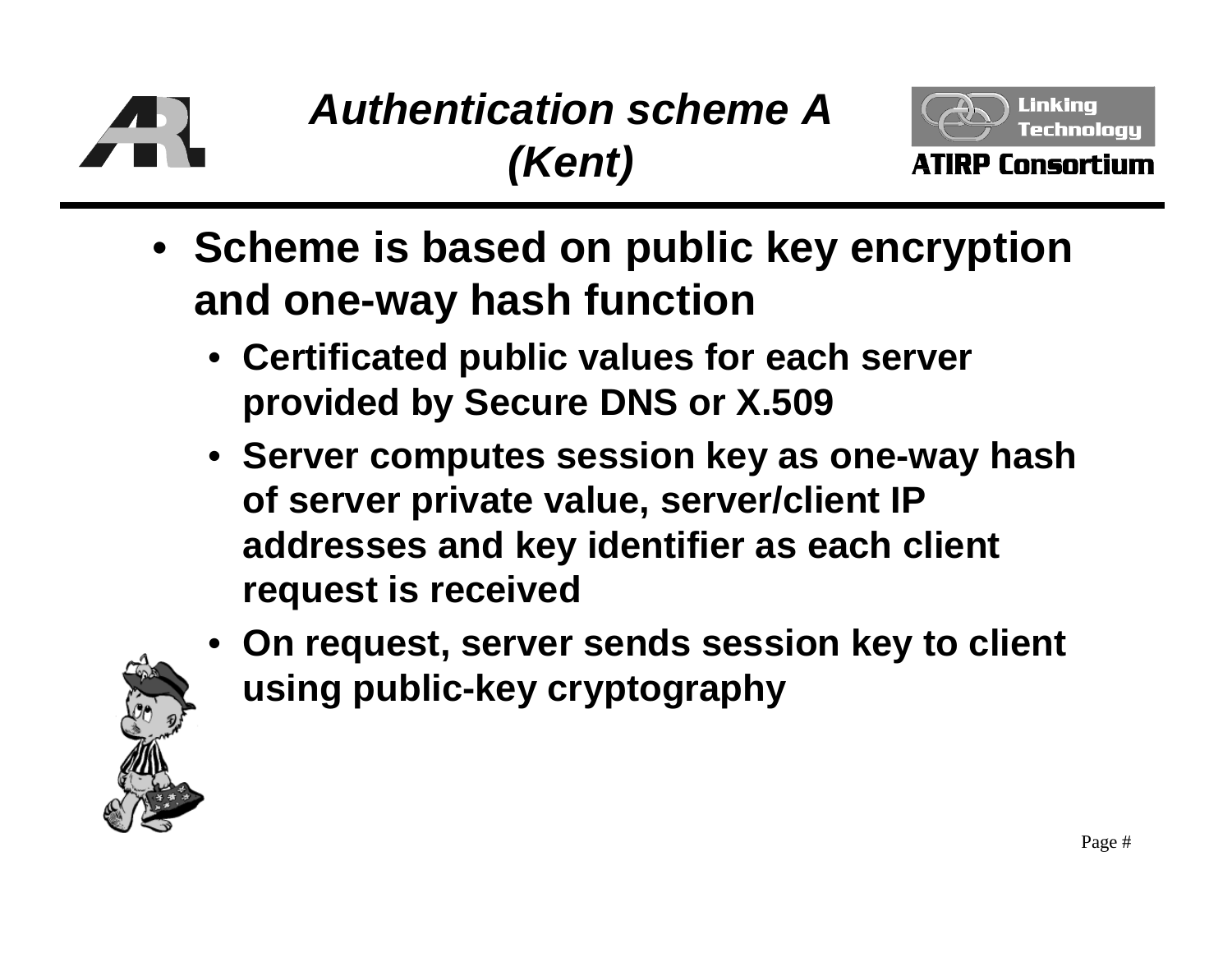

# **Authentication scheme B(S-Key)**



- **Scheme is based on public key encryption and S/KEY scheme**
	- **Server generates list of session keys, where each key is a one-way hash of the previous key**
	- **Server uses keys in reverse order and generates a new list when the current one is exhausted;**
	- **Clients verify the hash of the current key equals the previous key**



 **On request, the server signs the current key and sends to client**